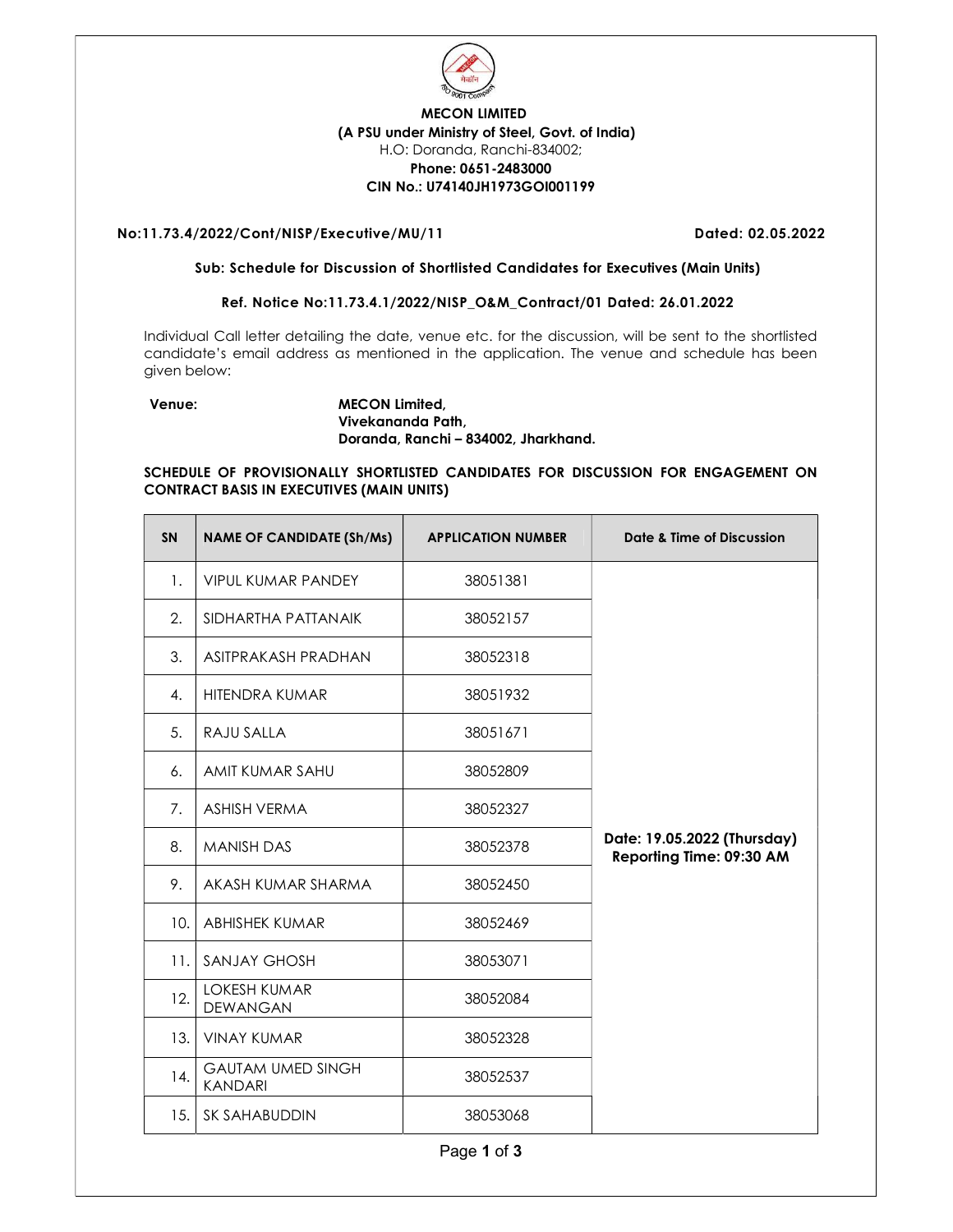| <b>SN</b> | <b>NAME OF CANDIDATE (Sh/Ms)</b> | <b>APPLICATION NUMBER</b> | Date & Time of Discussion                               |
|-----------|----------------------------------|---------------------------|---------------------------------------------------------|
| 16.       | DEEPAK KUMAR PASWAN              | 38053641                  | Date: 19.05.2022 (Thursday)<br>Reporting Time: 02:00 PM |
| 17.       | SARANG CHANDRAKANT<br>SIRAS      | 38051210                  |                                                         |
| 18.       | <b>MANISH BANNORE</b>            | 38051603                  |                                                         |
| 19.       | AMALENDU BISWAS                  | 38051806                  |                                                         |
| 20.       | <b>JAGATJIT SAHOO</b>            | 38052221                  |                                                         |
| 21.       | SANJEEV KUMAR                    | 38052651                  |                                                         |
| 22.       | PRITESH JAIN                     | 38052865                  |                                                         |
| 23.       | MIHIR KUMAR NAYAK                | 38053588                  |                                                         |
| 24.       | KRISHNA CHANDRA PADHY            | 38053918                  |                                                         |
| 25.       | NARENDRA DEWANGAN                | 38054016                  |                                                         |
| 26.       | SRINIVASA BHAT                   | 38054107                  |                                                         |
| 27.       | KISHOR KUMAR PURABIYA            | 38054112                  |                                                         |
| 28.       | RAJIV KUMAR                      | 38052784                  |                                                         |
| 29.       | RAVI PRAKASH SAHU                | 38053309                  |                                                         |
| 30.       | RAKESH KUMAR SINGH               | 38053041                  |                                                         |
| 31.1      | RAVI SHARMA                      | 38051198                  |                                                         |
| 32.       | YOGENDRA KUMAR<br>DEWANGAN       | 38051268                  |                                                         |
| 33.       | <b>PRATEEK SINGH</b>             | 38051338                  |                                                         |
| 34.       | <b>PRATEEK SINGH</b>             | 38051340                  | Date: 19.05.2022 (Thursday)<br>Reporting Time: 09:30 AM |
| 35.       | SIMANCHALA BEHERA                | 38051366                  |                                                         |
| 36.       | <b>SOHAN LAL</b>                 | 38051485                  |                                                         |
| 37.       | <b>ASHOK SINGH DHURUA</b>        | 38051494                  |                                                         |
| 38.       | MD REHAN SHAMIM                  | 38051137                  |                                                         |
| 39.       | <b>RAMAKANT SINGH</b>            | 38051537                  |                                                         |
| 40.       | RAVI SHARMA                      | 38051777                  |                                                         |
| 41.       | SANJAY KUMAR SHARMA              | 38051752                  |                                                         |
| 42.       | <b>HARADHAN GORAI</b>            | 38052041                  |                                                         |
|           |                                  | Page 2 of 3               |                                                         |